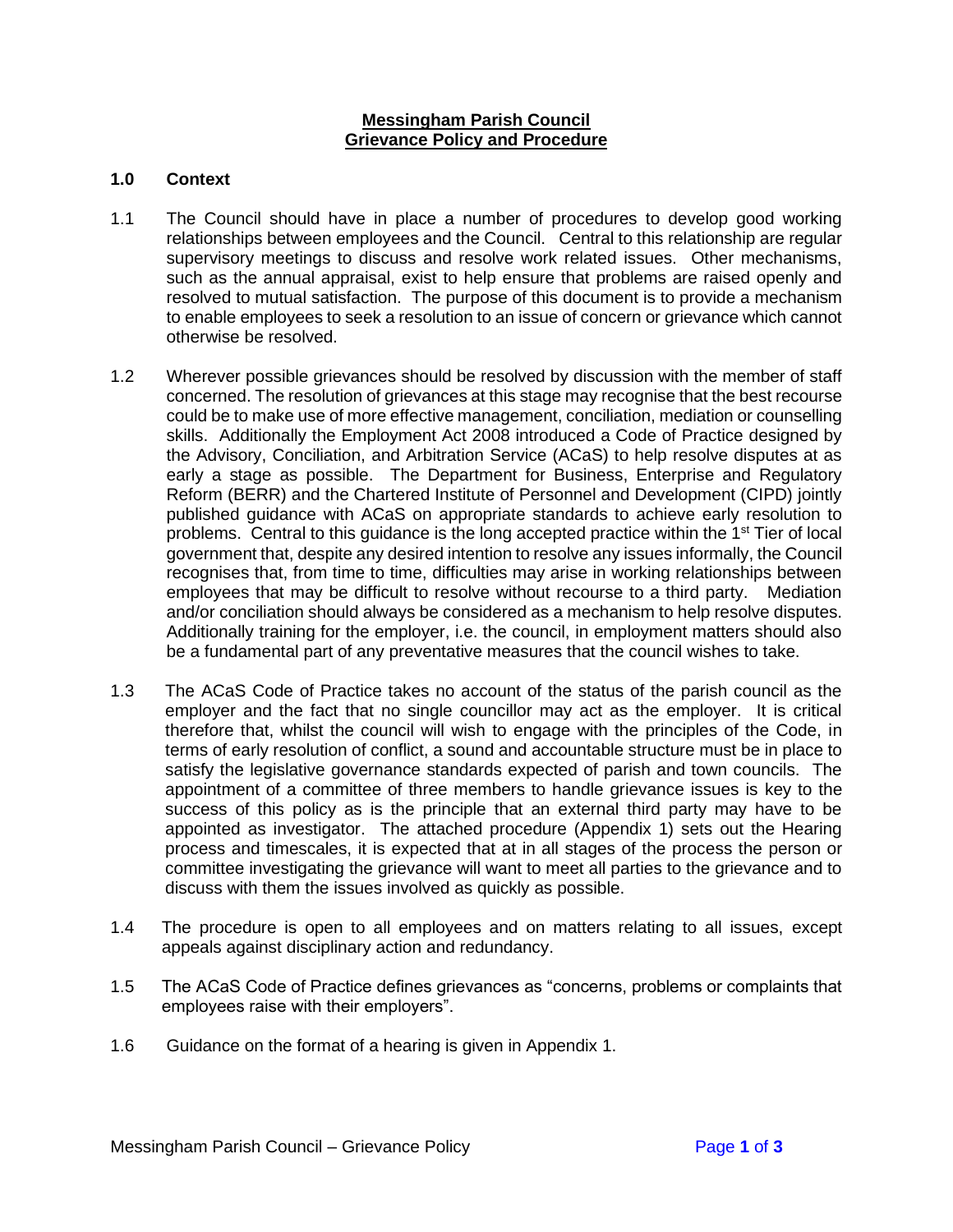# **2.0 Pre formal stages**

2.1 Every effort should be made to resolve the grievance through discussion, explanation, conciliation or mediation.

# **3.0 First formal stage – the Clerk**

- 3.1 Where the grievance is held by a member of staff, the first stage is for the matter to be raised in writing to the Clerk. If the matter requires some further investigation the Clerk must advise the employee and give an undertaking to complete investigations within seven days.
- 3.2 Where the grievance is about or from the Clerk, the procedure should commence at the second formal stage
- 3.3 The Clerk should consider the grievance and set out in writing the reasons for any decision.
- 3.4 If the employee is unhappy about the outcome or, if the matter is not resolved within a reasonable time or if there are further investigations to be carried out, the employee has the right to move to the Appeal stage.

# **4.0 Second formal stage - The Grievance Committee**

- 4.1 Where the matter cannot be resolved by the Clerk or the grievance is about or from the Clerk, (and cannot be resolved as in 3.0 above) the matter should be dealt with by an appointed committee. The second formal stage is a complaint to the committee in writing setting out the reasons for the complaint. The committee must set out in writing the reasons for any decision. If the matter requires some further investigation the appointed committee must advise the employee and give an undertaking to complete investigations within seven days.
- 4.2 The mechanism for the hearing is contained in Appendix 1.

# **5.0 Third formal stage – Appeal to the Council**

- 5.1 The Council will appoint an Appeal Panel which may hear an appeal if:
	- the length of time that the appointed committee has taken to arrive at a decision is unreasonable
	- there has been a failure to consider new evidence or evidence of witnesses
	- there has been a fundamental flaw in the procedure
	- the decision cannot be regarded as fair and reasonable in the light of the evidence available
	- there was not a proper investigation of the facts
- 5.2 The Council will be provided with all the papers concerning the complaint and will notify the employee of whether the appeal will be heard, the likely timescale for considering the appeal and will make a decision about the complaint within a reasonable timescale. The outcome of an appeal to the Council shall be final.